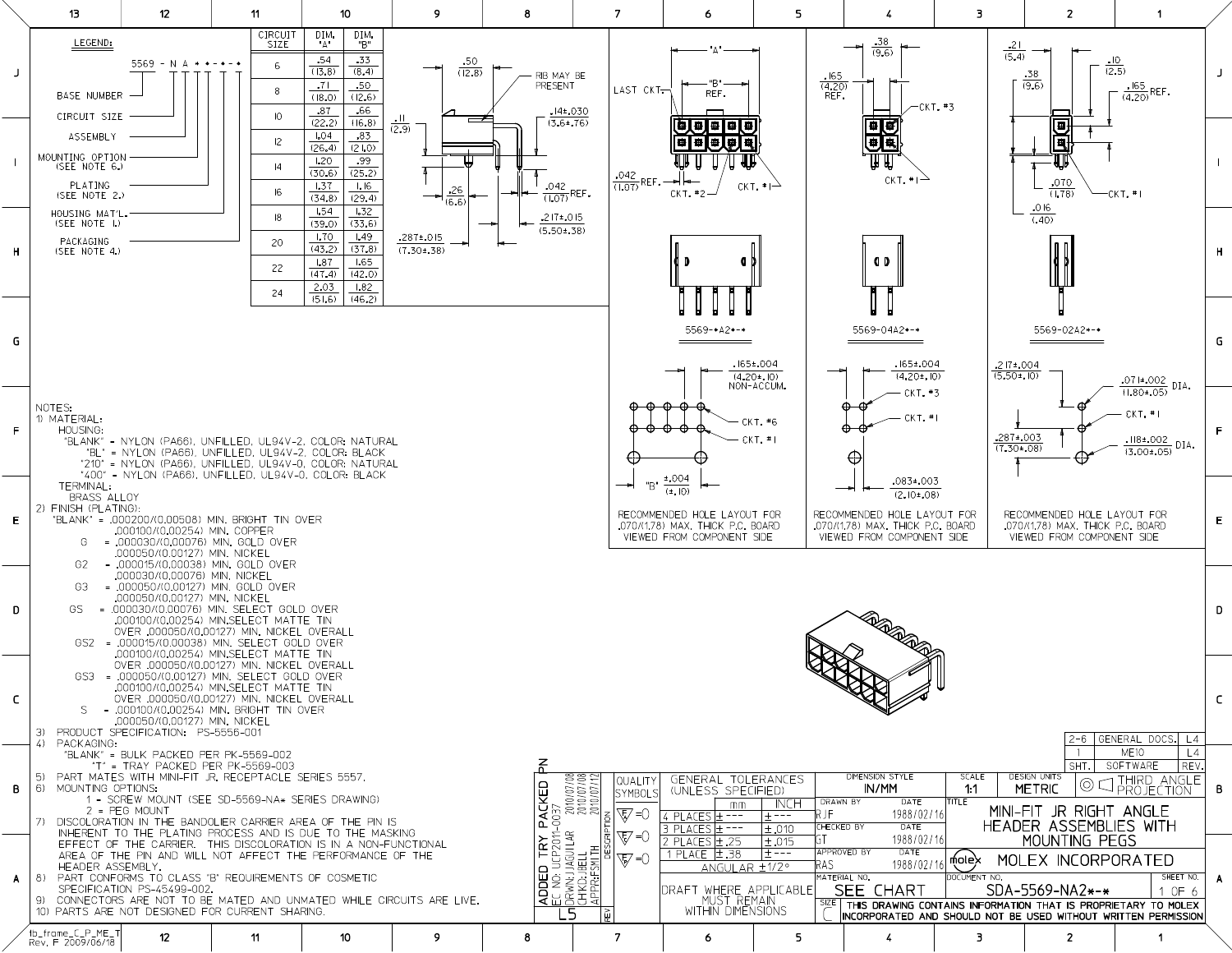| <b>BULK PACKAGED PER PK-5569-002</b>   |                                            |                                           |                           |                  |  |                          |                                                       |                     |                                                                         |              |  |
|----------------------------------------|--------------------------------------------|-------------------------------------------|---------------------------|------------------|--|--------------------------|-------------------------------------------------------|---------------------|-------------------------------------------------------------------------|--------------|--|
| <b>PART</b>                            | ENG.                                       | CKT.                                      | <b>PLATING</b>            | <b>HSG</b>       |  | <b>PART</b>              | ENG.                                                  | CKT.                | <b>PLATING</b>                                                          | <b>HSG</b>   |  |
| <b>NUMBER</b>                          | <b>NUMBER</b>                              | <b>SIZE</b>                               | (NOTE 2)                  | <b>MAT'L</b>     |  | <b>NUMBER</b>            | <b>NUMBER</b>                                         | <b>SIZE</b>         | (NOTE 2)                                                                | <b>MAT'L</b> |  |
| 39-30-1020                             | 5569-02A2                                  | 2                                         |                           |                  |  | 39-30-0020               | 5569-02A2-210                                         | 2                   |                                                                         |              |  |
| 39-30-1040                             | 5569-04A2                                  | $\overline{\mathbf{4}}$                   |                           |                  |  | 39-30-0040               | 5569-04A2-210                                         | 4                   |                                                                         |              |  |
| 39-30-1060                             | 5569-06A2                                  | 6                                         |                           |                  |  | 39-30-0060               | 5569-06A2-210                                         | 6                   |                                                                         |              |  |
| 39-30-1080                             | 5569-08A2                                  | 8                                         | <b>TIN OVER</b>           |                  |  | 39-30-0080               | 5569-08A2-210                                         | 8                   | <b>TIN OVER</b>                                                         |              |  |
| $39 - 30 - 1100$                       | 5569-10A2                                  | $\overline{10}$                           | <b>COPPER</b>             |                  |  | 39-30-0100               | 5569-10A2-210                                         | 10                  | <b>COPPER</b><br><b>SEE</b><br>NOTE <sub>2</sub>                        |              |  |
| $39-30-1120$                           | 5569-12A2                                  | 12                                        | <b>SEE</b>                |                  |  | 39-30-0120               | 5569-12A2-210                                         | 12                  |                                                                         |              |  |
| 39-30-1140                             | 5569-14A2                                  | 14                                        | NOTE <sub>2</sub>         | 94V-2            |  | 39-30-0140               | 5569-14A2-210                                         | 14                  |                                                                         | 94V-0        |  |
| 39-30-1160                             | 5569-16A2                                  | 16                                        | <b>OPTION</b><br>"BLANK"  |                  |  | 39-30-0160               | 5569-16A2-210                                         | 16                  | <b>OPTION</b>                                                           |              |  |
| 39-30-1180                             | 5569-18A2                                  | 18                                        |                           |                  |  | 39-30-0180               | 5569-18A2-210                                         | 18                  | "BLANK"                                                                 |              |  |
| 39-30-1200                             | 5569-20A2                                  | 20                                        |                           |                  |  | 39-30-0200               | 5569-20A2-210                                         | 20                  |                                                                         |              |  |
| 39-30-1220                             | 5569-22A2                                  | 22                                        |                           |                  |  | 39-30-0220               | 5569-22A2-210                                         | 22                  |                                                                         |              |  |
| 39-30-1240                             | 5569-24A2                                  | 24                                        |                           |                  |  | 39-30-0240               | 5569-24A2-210                                         | 24                  |                                                                         |              |  |
| 39-30-1021                             |                                            |                                           |                           |                  |  | 39-30-1022               |                                                       |                     |                                                                         |              |  |
| 39-30-1041                             | 5569-02A2G                                 | $\overline{2}$<br>$\overline{\mathbf{4}}$ |                           |                  |  | 39-30-1042               | 5569-02A2G-210<br>5569-04A2G-210                      | $\overline{2}$<br>4 |                                                                         |              |  |
| 39-30-1061                             | 5569-04A2G                                 |                                           |                           |                  |  | 39-30-1062               |                                                       | $\,6$               |                                                                         |              |  |
| 39-30-1081                             | 5569-06A2G<br>5569-08A2G                   | 6<br>8                                    | $30 \mu"$                 |                  |  | 39-30-1082               | 5569-06A2G-210<br>5569-08A2G-210                      | 8                   | $30 \mu$ "                                                              |              |  |
| 39-30-1101                             | 5569-10A2G                                 | 10                                        | <b>GOLD</b>               |                  |  | 39-30-1102               | 5569-10A2G-210                                        | 10                  | <b>GOLD</b>                                                             |              |  |
| $39-30-1121$                           |                                            | 12                                        | <b>SEE</b>                |                  |  |                          |                                                       | 12                  | <b>SEE</b>                                                              | 94V-0        |  |
| $39 - 30 - 1141$                       | 5569-12A2G<br>5569-14A2G                   | 14                                        | NOTE <sub>2</sub>         | 94V-2            |  | 39-30-1122<br>39-30-1142 | 5569-12A2G-210<br>5569-14A2G-210                      | 14                  | NOTE <sub>2</sub>                                                       |              |  |
| 39-30-1161                             | 5569-16A2G                                 | 16                                        | <b>OPTION</b>             |                  |  | 39-30-1162               | 5569-16A2G-210                                        | 16                  |                                                                         |              |  |
| 39-30-1181                             | 5569-18A2G                                 | 18                                        | "G"                       |                  |  | 39-30-1182               | 5569-18A2G-210                                        | 18                  | <b>OPTION</b><br>"G"                                                    |              |  |
| 39-30-1201                             | 5569-20A2G                                 | 20                                        |                           |                  |  | 39-30-1202               | 5569-20A2G-210                                        | 20                  |                                                                         |              |  |
| 39-30-1221                             | 5569-22A2G                                 | $\overline{22}$                           |                           |                  |  | 39-30-1222               | 5569-22A2G-210                                        | 22                  |                                                                         |              |  |
| 39-30-1241                             | 5569-24A2G                                 | 24                                        |                           |                  |  | 39-30-1242               | 5569-24A2G-210                                        | 24                  |                                                                         |              |  |
|                                        |                                            |                                           |                           |                  |  |                          |                                                       |                     |                                                                         |              |  |
| 39-30-0021                             | 5569-02A2G2                                | $\overline{2}$                            |                           |                  |  | 39-30-0022               | 5569-02A2G2-210                                       | $\overline{2}$      |                                                                         |              |  |
| 39-30-0041                             | 5569-04A2G2                                | $\overline{4}$                            | $15 \mu$ "<br><b>GOLD</b> |                  |  | 39-30-0042               | 5569-04A2G2-210                                       | 4                   |                                                                         |              |  |
| 39-30-0061                             | 5569-06A2G2                                | 6                                         |                           |                  |  | 39-30-0062               | 5569-06A2G2-210                                       | $\,6$               |                                                                         | 94V-0        |  |
| 39-30-0081                             | 5569-08A2G2                                | 8                                         |                           |                  |  | 39-30-0082               | 5569-08A2G2-210                                       | 8                   | $15 \mu$ "                                                              |              |  |
| 39-30-0101                             | 5569-10A2G2                                | 10                                        |                           |                  |  | 39-30-0102               | 5569-10A2G2-210                                       | 10                  | <b>GOLD</b><br><b>SEE</b><br>NOTE <sub>2</sub><br><b>OPTION</b><br>"G2" |              |  |
| 39-30-0121                             | 5569-12A2G2                                | 12                                        | <b>SEE</b>                | 94V-2            |  | 39-30-0122               | 5569-12A2G2-210                                       | 12                  |                                                                         |              |  |
| 39-30-0141                             | 5569-14A2G2                                | 14                                        | NOTE <sub>2</sub>         |                  |  | 39-30-0142               | 5569-14A2G2-210                                       | 14                  |                                                                         |              |  |
| 39-30-0161                             | 5569-16A2G2                                | 16                                        | <b>OPTION</b>             |                  |  | 39-30-0162               | 5569-16A2G2-210                                       | 16                  |                                                                         |              |  |
| 39-30-0181                             | 5569-18A2G2                                | 18                                        | "G2"                      |                  |  | 39-30-0182               | 5569-18A2G2-210                                       | 18                  |                                                                         |              |  |
| 39-30-0201                             | 5569-20A2G2                                | $\overline{20}$                           |                           |                  |  | 39-30-0202               | 5569-20A2G2-210                                       | $\overline{20}$     |                                                                         |              |  |
| 39-30-0221                             | 5569-22A2G2                                | 22                                        |                           |                  |  | 39-30-0222               | 5569-22A2G2-210                                       | 22                  |                                                                         |              |  |
| 39-30-0241                             | 5569-24A2G2                                | 24                                        |                           |                  |  | 39-30-0242               | 5569-24A2G2-210                                       | 24                  |                                                                         |              |  |
| NOT TOOLED                             | 5569-02A2G3                                | $\overline{c}$                            |                           |                  |  | NOT TOOLED               | 5569-02A2G3-210                                       | 2                   |                                                                         |              |  |
| 15-27-1514                             | 5569-04A2G3                                | 4                                         |                           |                  |  | NOT TOOLED               | 5569-04A2G3-210                                       | 4                   |                                                                         |              |  |
| 15-27-1511                             | 5569-06A2G3                                | 6                                         |                           |                  |  | NOT TOOLED               | 5569-06A2G3-210                                       | 6                   |                                                                         |              |  |
| 15-27-1512                             | 5569-08A2G3                                | 8                                         | $50 \mu"$                 |                  |  | NOT TOOLED               | 5569-08A2G3-210                                       | 8                   | $50 \mu$ "                                                              |              |  |
| 15-27-1503                             | 5569-10A2G3                                | 10                                        | <b>GOLD</b>               |                  |  | 15-27-1504               | 5569-10A2G3-210                                       | 10                  | <b>GOLD</b>                                                             |              |  |
| <b>NOT TOOLED</b>                      | 5569-12A2G3                                | 12                                        | <b>SEE</b>                | 94V-2            |  | NOT TOOLED               | 5569-12A2G3-210                                       | 12                  | <b>SEE</b>                                                              |              |  |
| NOT TOOLED                             | 5569-14A2G3                                | 14                                        | NOTE <sub>2</sub>         |                  |  | NOT TOOLED               | 5569-14A2G3-210                                       | 14                  | NOTE <sub>2</sub>                                                       | 94V-0        |  |
| 15-27-1513                             | 5569-16A2G3                                | 16                                        | <b>OPTION</b>             |                  |  | <b>NOT TOOLED</b>        | 5569-16A2G3-210                                       | 16                  | <b>OPTION</b>                                                           |              |  |
| NOT TOOLED                             | 5569-18A2G3                                | 18                                        | "G3"                      |                  |  | NOT TOOLED               | 5569-18A2G3-210                                       | 18                  | "G3"                                                                    |              |  |
| NOT TOOLED                             | 5569-20A2G3                                | 20                                        |                           |                  |  | NOT TOOLED               | 5569-20A2G3-210                                       | 20                  |                                                                         |              |  |
| NOT TOOLED                             | 5569-22A2G3                                | 22                                        |                           |                  |  | NOT TOOLED               | 5569-22A2G3-210                                       | 22                  |                                                                         |              |  |
| NOT TOOLED                             | 5569-24A2G3                                | 24                                        |                           |                  |  | NOT TOOLED               | 5569-24A2G3-210                                       | 24                  |                                                                         |              |  |
| <b>REVISION:</b>                       | <b>ECR/ECN INFORMATION:</b>                |                                           | TITLE:                    |                  |  |                          | MINI-FIT JR. <sup>®</sup> RIGHT ANGLE                 |                     |                                                                         | SHEET No.    |  |
| L4                                     | EC No: UCP2011-0037<br>2010/07/07<br>DATE: |                                           |                           |                  |  |                          | <b>HEADER ASSEMBLIES</b><br><b>WITH MOUNTING PEGS</b> |                     |                                                                         | $-2-$        |  |
| <b>DOCUMENT NUMBER:</b>                |                                            |                                           |                           | Drawn By:        |  | Checked By:              |                                                       |                     | Approved By:                                                            |              |  |
|                                        | SDA-5569-NA2*-*                            |                                           |                           | <b>JJAGUILAR</b> |  |                          | <b>JBELL</b>                                          |                     | <b>FSMITH</b>                                                           |              |  |
| Filename: SPOMASTER.DOC<br>Revision: 1 |                                            |                                           |                           |                  |  |                          | Location: Workmanager General Docs Class.             |                     | Date: 4-15-2002                                                         |              |  |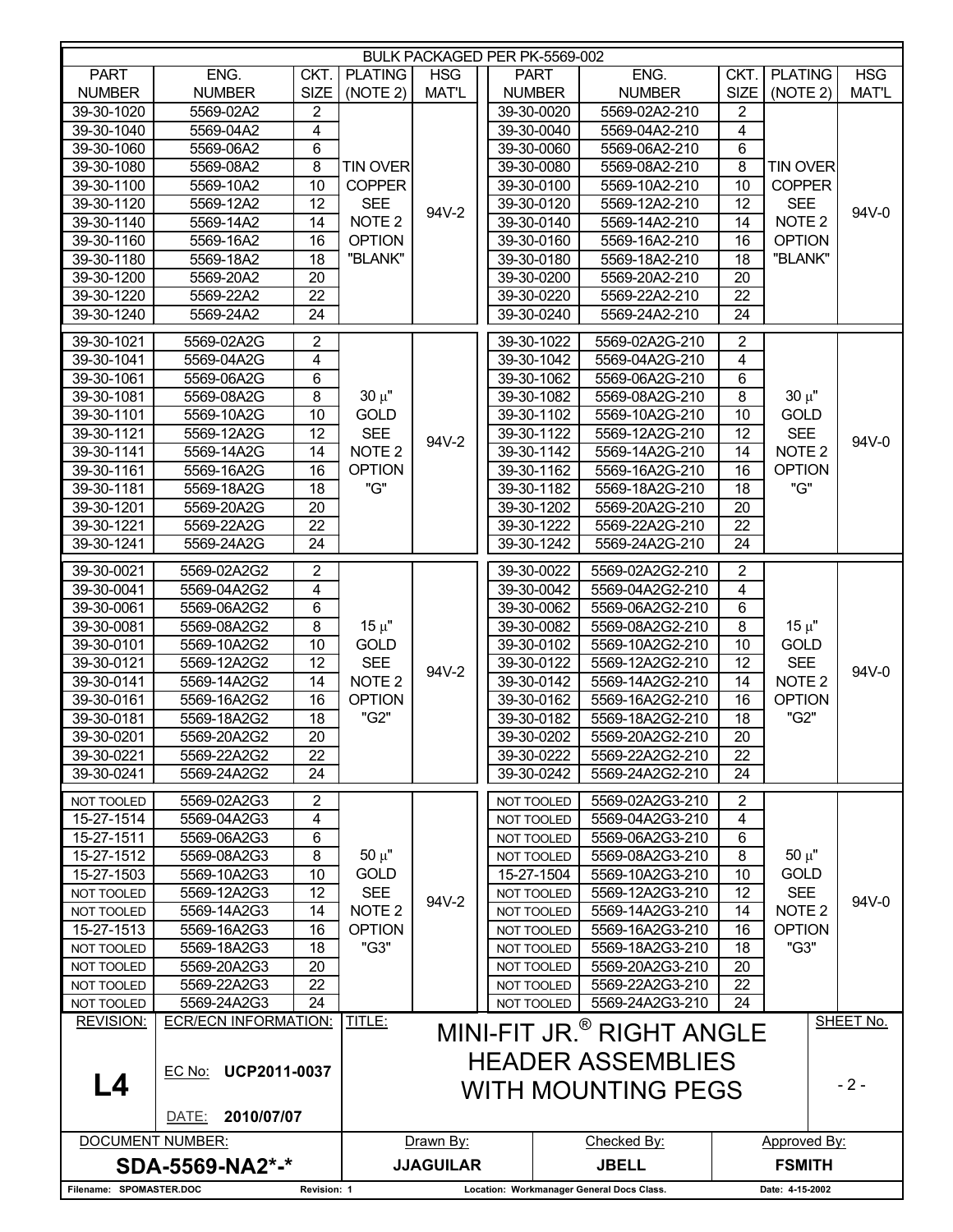| BULK PACKAGED PK-5569-002              |                                            |                         |                                           |                          |             |                          |                                                                                                |                         |                        |              |  |  |
|----------------------------------------|--------------------------------------------|-------------------------|-------------------------------------------|--------------------------|-------------|--------------------------|------------------------------------------------------------------------------------------------|-------------------------|------------------------|--------------|--|--|
| <b>PART</b>                            | ENG.                                       | CKT.                    | <b>PLATING</b>                            | <b>HSG</b>               | <b>PART</b> |                          | ENG.                                                                                           | CKT.                    | <b>PLATING</b>         | <b>HSG</b>   |  |  |
| <b>NUMBER</b>                          | <b>NUMBER</b>                              | <b>SIZE</b>             | (NOTE 2)                                  | <b>MATL</b>              |             | <b>NUMBER</b>            | <b>NUMBER</b>                                                                                  | <b>SIZE</b>             | (NOTE 2)               | <b>MAT'L</b> |  |  |
| 39-30-0023                             | 5569-02A2GS                                | 2                       |                                           |                          |             | 39-30-0024               | 5569-02A2GS-210                                                                                | 2                       |                        |              |  |  |
| 39-30-0043                             | 5569-04A2GS                                | $\overline{\mathbf{4}}$ |                                           |                          |             | 39-30-0044               | 5569-04A2GS-210                                                                                | 4                       |                        |              |  |  |
| 39-30-0063                             | 5569-06A2GS                                | 6                       |                                           |                          |             | 39-30-0064               | 5569-06A2GS-210                                                                                | 6                       |                        |              |  |  |
| 39-30-0083                             | 5569-08A2GS                                | $\overline{8}$          | $30 \mu$ "                                |                          |             | 39-30-0084               | 5569-08A2GS-210                                                                                | $\overline{8}$          | $30 \mu$ "             |              |  |  |
| 39-30-0103                             | 5569-10A2GS                                | $\overline{10}$         | <b>SELECT</b>                             |                          |             | 39-30-0104               | 5569-10A2GS-210                                                                                | $\overline{10}$         | <b>SELECT</b>          |              |  |  |
| 39-30-0123                             | 5569-12A2GS                                | $\overline{12}$         | <b>GOLD</b>                               | 94V-2                    |             | 39-30-0124               | 5569-12A2GS-210                                                                                | 12                      | <b>GOLD</b>            |              |  |  |
| 39-30-0143                             | 5569-14A2GS                                | 14                      | <b>SEE</b>                                |                          |             | 39-30-0144               | 5569-14A2GS-210                                                                                | 14                      | <b>SEE</b>             | 94V-0        |  |  |
| 39-30-0163                             | 5569-16A2GS                                | 16                      | NOTE <sub>2</sub><br><b>OPTION</b>        |                          |             | 39-30-0164               | 5569-16A2GS-210                                                                                | 16                      | NOTE <sub>2</sub>      |              |  |  |
| 39-30-0183                             | 5569-18A2GS                                | 18                      | "GS"                                      |                          |             | 39-30-0184               | 5569-18A2GS-210                                                                                | 18                      | <b>OPTION</b><br>"GS"  |              |  |  |
| 39-30-0203                             | 5569-20A2GS                                | 20                      |                                           |                          |             | 39-30-0204               | 5569-20A2GS-210                                                                                | 20                      |                        |              |  |  |
| 39-30-0223                             | 5569-22A2GS                                | 22                      |                                           |                          |             | 39-30-0224               | 5569-22A2GS-210                                                                                | 22                      |                        |              |  |  |
| 39-30-0243                             | 5569-24A2GS                                | 24                      |                                           |                          |             | 39-30-0244               | 5569-24A2GS-210                                                                                | 24                      |                        |              |  |  |
| 39-30-1023                             | 5569-02A2GS2                               | $\overline{2}$          |                                           |                          |             | 39-30-1024               | 5569-02A2GS2-210                                                                               | $\overline{2}$          |                        |              |  |  |
| 39-30-1043                             | 5569-04A2GS2                               | 4                       |                                           |                          |             | 39-30-1044               | 5569-04A2GS2-210                                                                               | $\overline{\mathbf{4}}$ |                        |              |  |  |
| 39-30-1063                             | 5569-06A2GS2                               | 6                       | $15 \mu$ "                                |                          |             | 39-30-1064               | 5569-06A2GS2-210                                                                               | $\overline{6}$          | $15 \mu$ "             |              |  |  |
| 39-30-1083                             | 5569-08A2GS2                               | $\,8\,$                 | <b>SELECT</b>                             |                          |             | 39-30-1084               | 5569-08A2GS2-210                                                                               | $\bf 8$                 | <b>SELECT</b>          |              |  |  |
| 39-30-1103                             | 5569-10A2GS2                               | $\overline{10}$         | <b>GOLD</b>                               |                          |             | 39-30-1104               | 5569-10A2GS2-210                                                                               | $\overline{10}$         | GOLD                   | 94V-0        |  |  |
| 39-30-1123                             | 5569-12A2GS2                               | $\overline{12}$         | <b>SEE</b>                                | 94V-2                    |             | 39-30-1124               | 5569-12A2GS2-210                                                                               | $\overline{12}$         | <b>SEE</b>             |              |  |  |
| 39-30-1143                             | 5569-14A2GS2                               | 14                      | NOTE <sub>2</sub>                         |                          |             | $39 - 30 - 1144$         | 5569-14A2GS2-210                                                                               | 14                      | NOTE <sub>2</sub>      |              |  |  |
| 39-30-1163                             | 5569-16A2GS2                               | 16                      | <b>OPTION</b>                             |                          |             | 39-30-1164               | 5569-16A2GS2-210                                                                               | 16                      | <b>OPTION</b><br>"GS2" |              |  |  |
| 39-30-1183                             | 5569-18A2GS2                               | $\overline{18}$         | "GS2"                                     |                          |             | 39-30-1184               | 5569-18A2GS2-210                                                                               | 18                      |                        |              |  |  |
| 39-30-1203                             | 5569-20A2GS2                               | 20                      |                                           |                          |             | 39-30-1204               | 5569-20A2GS2-210                                                                               | 20                      |                        |              |  |  |
| 39-30-1223                             | 5569-22A2GS2                               | $\overline{22}$         |                                           |                          |             | 39-30-1224               | 5569-22A2GS2-210                                                                               | $\overline{22}$         |                        |              |  |  |
| 39-30-1243                             | 5569-24A2GS2                               | 24                      |                                           |                          |             | 39-30-1244               | 5569-24A2GS2-210                                                                               | 24                      |                        |              |  |  |
| 39-34-4026                             | 5569-02A2GS3                               | $\overline{2}$          |                                           |                          |             | 39-34-4027               | 5569-02A2GS3-210                                                                               | $\overline{c}$          |                        |              |  |  |
| 39-34-4046                             | 5569-04A2GS3                               | $\overline{4}$          |                                           |                          |             | 39-34-4047               | 5569-04A2GS3-210                                                                               | $\overline{4}$          | $50 \mu"$              |              |  |  |
| NOT TOOLED                             | 5569-06A2GS3                               | 6                       | $50 \mu"$<br><b>SELECT</b><br><b>GOLD</b> |                          |             | NOT TOOLED               | 5569-06A2GS3-210                                                                               | $\overline{6}$          |                        |              |  |  |
| NOT TOOLED                             | 5569-08A2GS3                               | $\overline{8}$          |                                           |                          |             | NOT TOOLED               | 5569-08A2GS3-210                                                                               | $\,8\,$                 | <b>SELECT</b>          | 94V-0        |  |  |
| NOTTOOLED                              | 5569-10A2GS3                               | 10                      |                                           |                          |             | NOT TOOLED               | 5569-10A2GS3-210                                                                               | 10                      | <b>GOLD</b>            |              |  |  |
| NOTTOOLED                              | 5569-12A2GS3                               | $\overline{12}$         | <b>SEE</b>                                | 94V-2                    |             | NOT TOOLED               | 5569-12A2GS3-210                                                                               | 12                      | <b>SEE</b>             |              |  |  |
| NOT TOOLED                             | 5569-14A2GS3                               | 14                      | NOTE <sub>2</sub>                         |                          |             | NOT TOOLED               | 5569-14A2GS3-210                                                                               | 14                      | NOTE <sub>2</sub>      |              |  |  |
| NOT TOOLED                             | 5569-16A2GS3                               | 16                      | <b>OPTION</b>                             |                          |             | NOT TOOLED               | 5569-16A2GS3-210                                                                               | 16                      | <b>OPTION</b>          |              |  |  |
| NOT TOOLED                             | 5569-18A2GS3                               | 18                      | "GS3"                                     |                          |             | NOT TOOLED               | 5569-18A2GS3-210                                                                               | 18                      | "GS3"                  |              |  |  |
| NOTTOOLED                              | 5569-20A2GS3                               | $\overline{20}$         |                                           |                          |             | NOT TOOLED               | 5569-20A2GS3-210                                                                               | $\overline{20}$         |                        |              |  |  |
| NOT TOOLED                             | 5569-22A2GS3                               | 22                      |                                           |                          |             | NOT TOOLED               | 5569-22A2GS3-210                                                                               | 22                      |                        |              |  |  |
| NOT TOOLED                             | 5569-24A2GS3                               | 24                      |                                           |                          |             | NOT TOOLED               | 5569-24A2GS3-210                                                                               | 24                      |                        |              |  |  |
| 39-30-7025                             | 5569-02A2S                                 | $\overline{2}$          |                                           |                          |             | 39-30-7026               | 5569-02A2S-210                                                                                 | $\overline{c}$          |                        |              |  |  |
| 39-30-7045                             | 5569-04A2S                                 | 4                       |                                           |                          |             | 39-30-7046               | 5569-04A2S-210                                                                                 | 4                       |                        |              |  |  |
| 39-30-7065                             | 5569-06A2S                                 | 6                       | <b>TIN</b>                                |                          |             | 39-30-7066               | 5569-06A2S-210                                                                                 | 6                       | TIN                    |              |  |  |
| 39-30-7085                             | 5569-08A2S                                 | 8                       | <b>OVER</b>                               |                          |             | 39-30-7086               | 5569-08A2S-210                                                                                 | 8                       | <b>OVER</b>            |              |  |  |
| 39-30-7105                             | 5569-10A2S                                 | 10                      | <b>NICKEL</b>                             |                          |             | 39-30-7106               | 5569-10A2S-210                                                                                 | 10                      | <b>NICKEL</b>          |              |  |  |
| 39-30-7125                             | 5569-12A2S                                 | 12                      | <b>SEE</b>                                | 94V-2                    |             | 39-30-7126               | 5569-12A2S-210                                                                                 | 12                      | <b>SEE</b>             | 94V-0        |  |  |
| 39-30-7145                             | 5569-14A2S                                 | 14                      | NOTE <sub>2</sub>                         |                          |             | 39-30-7146               | 5569-14A2S-210                                                                                 | 14                      | NOTE <sub>2</sub>      |              |  |  |
| 39-30-7165                             | 5569-16A2S                                 | 16                      | <b>OPTION</b>                             |                          |             | 39-30-7166               | 5569-16A2S-210                                                                                 | 16                      | <b>OPTION</b>          |              |  |  |
| 39-30-7185                             | 5569-18A2S                                 | 18                      | "S"                                       |                          |             | 39-30-7186               | 5569-18A2S-210                                                                                 | 18                      | "S"                    |              |  |  |
| 39-30-7205                             | 5569-20A2S                                 | 20                      |                                           |                          |             | 39-30-7206               | 5569-20A2S-210                                                                                 | 20                      |                        |              |  |  |
| 39-30-7225<br>39-30-7245               | 5569-22A2S<br>5569-24A2S                   | 22<br>24                |                                           |                          |             | 39-30-7226<br>39-30-7246 | 5569-22A2S-210<br>5569-24A2S-210                                                               | 22<br>$\overline{24}$   |                        |              |  |  |
| <b>REVISION:</b>                       | <b>ECR/ECN INFORMATION:</b>                |                         | TITLE:                                    |                          |             |                          |                                                                                                |                         |                        | SHEET No.    |  |  |
| L4                                     | EC No: UCP2011-0037<br>2010/07/07<br>DATE: |                         |                                           |                          |             |                          | MINI-FIT JR. <sup>®</sup> RIGHT ANGLE<br><b>HEADER ASSEMBLIES</b><br><b>WITH MOUNTING PEGS</b> |                         |                        | $-3-$        |  |  |
| <b>DOCUMENT NUMBER:</b>                |                                            |                         |                                           | Drawn By:<br>Checked By: |             |                          |                                                                                                |                         | Approved By:           |              |  |  |
|                                        | SDA-5569-NA2*-*                            |                         |                                           | <b>JJAGUILAR</b>         |             |                          | <b>JBELL</b>                                                                                   | <b>FSMITH</b>           |                        |              |  |  |
| Filename: SPOMASTER.DOC<br>Revision: 1 |                                            |                         |                                           |                          |             |                          | Location: Workmanager General Docs Class.                                                      |                         | Date: 4-15-2002        |              |  |  |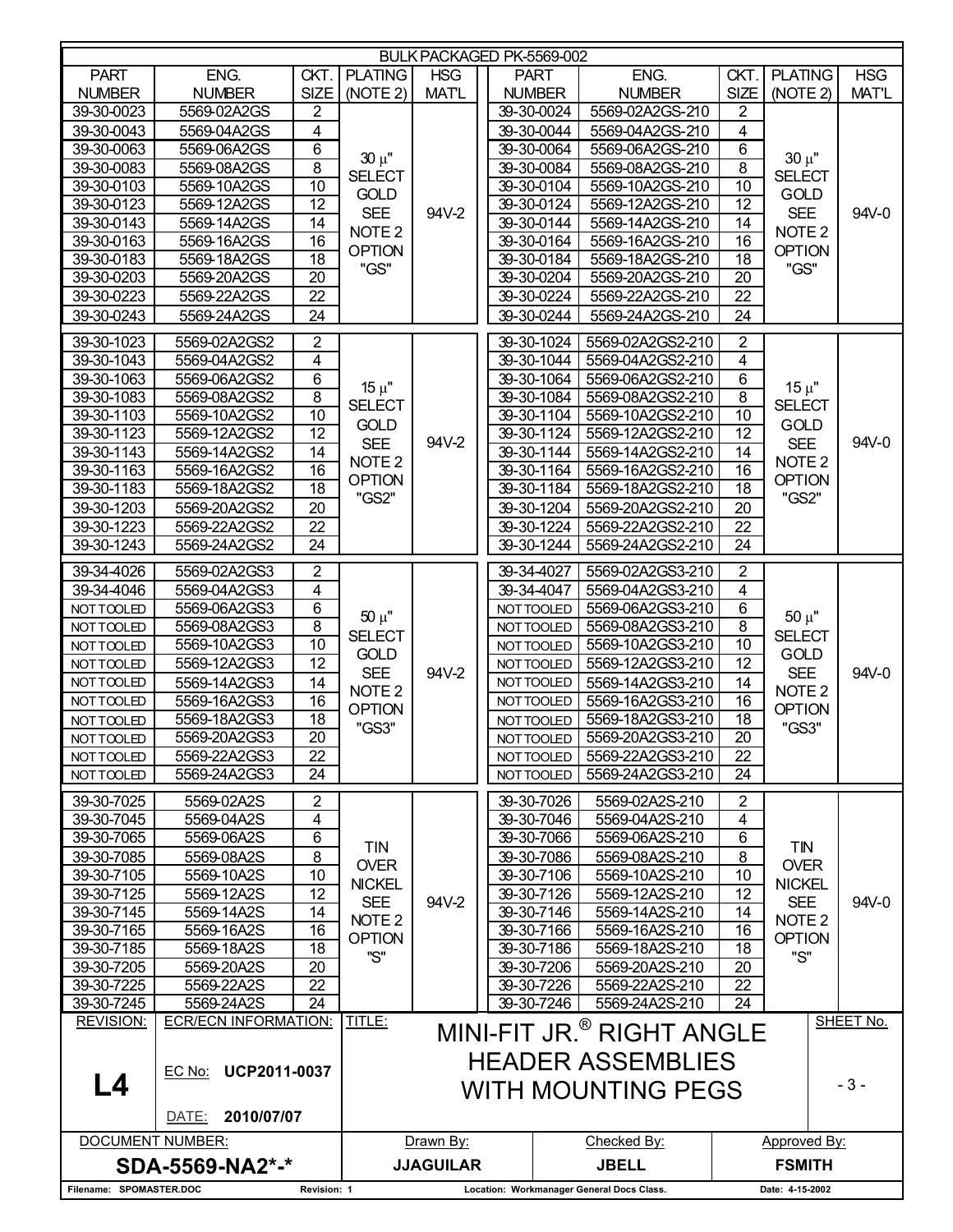| BULK PACKAGED PER PK-5569-002          |                                  |                                           |                   |                  |  |                           |                                           |                   |                     |              |
|----------------------------------------|----------------------------------|-------------------------------------------|-------------------|------------------|--|---------------------------|-------------------------------------------|-------------------|---------------------|--------------|
| <b>PART</b>                            | ENG.                             |                                           | CKT. PLATING      | <b>HSG</b>       |  | <b>PART</b>               | ENG.                                      | CKT.              | <b>PLATING</b>      | <b>HSG</b>   |
| <b>NUMBER</b>                          | <b>NUMBER</b>                    | SIZE <sup>1</sup>                         | (NOTE 2)          | <b>MATL</b>      |  | <b>NUMBER</b>             | <b>NUMBER</b>                             | SIZE <sup>1</sup> | (NOTE 2)            | <b>MAT'L</b> |
|                                        |                                  | 2                                         |                   |                  |  | 39-31-1021                | 5569-02A2-BL                              | 2                 |                     |              |
|                                        |                                  | $\overline{4}$                            |                   |                  |  | 39-31-1041                | 5569-04A2-BL                              | 4                 |                     |              |
|                                        |                                  | 6                                         |                   |                  |  | 39-31-1061                | 5569-06A2-BL                              | 6                 |                     |              |
|                                        |                                  | 8                                         |                   |                  |  | 39-31-1081                | 5569-08A2-BL                              | 8                 | <b>TINOVER</b>      |              |
|                                        |                                  | 10                                        |                   |                  |  | 39-31-1101                | 5569-10A2-BL                              | 10                | <b>COPPER</b>       |              |
|                                        |                                  | 12                                        |                   |                  |  | 39-31-1121                | 5569-12A2-BL                              | 12 <sup>2</sup>   | <b>SEE</b>          | <b>BLACK</b> |
|                                        |                                  | 14                                        |                   |                  |  | 39-31-1141                | 5569-14A2-BL                              | 14                | NOTE <sub>2</sub>   | 94V-2        |
|                                        |                                  | 16                                        |                   |                  |  | 39-31-1161                | 5569-16A2-BL                              | 16                | <b>OPTION</b>       |              |
|                                        |                                  | $\overline{18}$                           |                   |                  |  | 39-31-1181                | 5569-18A2-BL                              | 18                | "BLANK"             |              |
|                                        |                                  | 20                                        |                   |                  |  | 39-31-1201                | 5569-20A2-BL                              | 20                |                     |              |
|                                        |                                  | 22                                        |                   |                  |  | 39-31-1221                | 5569-22A2-BL                              | 22                |                     |              |
|                                        |                                  | 24                                        |                   |                  |  | 39-31-1241                | 5569-24A2-BL                              | 24                |                     |              |
|                                        |                                  | 2                                         |                   |                  |  | $39-31-6029$              | 5569-02A2G-BL                             | $\overline{2}$    |                     |              |
|                                        |                                  | 4                                         |                   |                  |  | 39-31-6049                | 5569-04A2G-BL                             | 4                 |                     |              |
|                                        |                                  | 6                                         |                   |                  |  | 39-31-6069                | 5569-06A2G-BL                             | 6                 |                     |              |
|                                        |                                  | 8                                         |                   |                  |  | 39-31-6089                | 5569-08A2G-BL                             | 8                 | $30 \mu$ "          |              |
|                                        |                                  | 10                                        |                   |                  |  | 39-31-6109                | 5569-10A2G-BL                             | 10                | GOLD                |              |
|                                        |                                  | $\overline{12}$                           |                   |                  |  | 39-31-6129                | 5569-12A2G-BL                             | 12                | <b>SEE</b>          | <b>BLACK</b> |
|                                        |                                  | 14                                        |                   |                  |  | 39-31-6149                | 5569-14A2G-BL                             | 14                | NOTE <sub>2</sub>   | 94V-2        |
|                                        |                                  | 16                                        |                   |                  |  | 39-31-6169                | 5569-16A2G-BL                             | 16                | <b>OPTION</b>       |              |
|                                        |                                  | $\overline{18}$                           |                   |                  |  | 39-31-6189                | 5569-18A2G-BL                             | 18                | "G"                 |              |
|                                        |                                  | 20                                        |                   |                  |  | 39-31-6209                | 5569-20A2G-BL                             | 20                |                     |              |
|                                        |                                  | $\overline{22}$                           |                   |                  |  | 39-31-6229                | 5569-22A2G-BL                             | 22                |                     |              |
|                                        |                                  | 24                                        |                   |                  |  | 39-31-6249                | 5569-24A2G-BL                             | 24                |                     |              |
|                                        |                                  |                                           |                   |                  |  |                           |                                           |                   |                     |              |
|                                        |                                  | $\overline{2}$<br>$\overline{\mathbf{4}}$ |                   |                  |  |                           |                                           |                   |                     |              |
|                                        |                                  | 6                                         |                   |                  |  |                           |                                           |                   |                     |              |
|                                        |                                  | 8                                         |                   |                  |  |                           |                                           |                   |                     |              |
|                                        |                                  | 10                                        |                   |                  |  |                           |                                           |                   |                     |              |
|                                        |                                  | $\overline{12}$                           |                   |                  |  |                           |                                           |                   |                     |              |
|                                        |                                  | 14                                        |                   |                  |  |                           |                                           |                   |                     |              |
|                                        |                                  | 16                                        |                   |                  |  |                           |                                           |                   |                     |              |
|                                        |                                  | $\overline{18}$                           |                   |                  |  |                           |                                           |                   |                     |              |
|                                        |                                  | $\overline{20}$                           |                   |                  |  |                           |                                           |                   |                     |              |
|                                        |                                  | 22                                        |                   |                  |  |                           |                                           |                   |                     |              |
|                                        |                                  | 24                                        |                   |                  |  |                           |                                           |                   |                     |              |
|                                        |                                  |                                           |                   |                  |  |                           |                                           |                   |                     |              |
| 39-34-9021<br>39-34-9041               | 5569-02A2S-400<br>5569-04A2S-400 | 2<br>$\overline{4}$                       |                   |                  |  |                           |                                           |                   |                     |              |
|                                        | 5569-06A2S-400                   | 6                                         |                   |                  |  |                           |                                           |                   |                     |              |
| 39-34-9061                             |                                  | 8                                         | <b>TIN OVER</b>   |                  |  |                           |                                           |                   |                     |              |
| 39-34-9081<br>39-34-9101               | 5569-08A2S-400<br>5569-10A2S-400 | 10                                        | <b>NICKEL</b>     |                  |  |                           |                                           |                   |                     |              |
| 39-34-9121                             | 5569-12A2S-400                   | 12                                        | <b>SEE</b>        | <b>BLACK</b>     |  |                           |                                           |                   |                     |              |
| 39-34-9141                             | 5569-14A2S-400                   | 14                                        | NOTE <sub>2</sub> | 94V-0            |  |                           |                                           |                   |                     |              |
| 39-34-9161                             | 5569-16A2S-400                   | 16                                        | <b>OPTION</b>     |                  |  |                           |                                           |                   |                     |              |
| 39-34-9181                             | 5569-18A2S-400                   | 18                                        | "S"               |                  |  |                           |                                           |                   |                     |              |
| 39-34-9201                             | 5569-20A2S-400                   | 20                                        |                   |                  |  |                           |                                           |                   |                     |              |
| 39-34-9221                             | 5569-22A2S-400                   | 22                                        |                   |                  |  |                           |                                           |                   |                     |              |
| 39-34-9241                             | 5569-24A2S-400                   | 24                                        |                   |                  |  |                           |                                           |                   |                     |              |
| <b>REVISION:</b>                       | <b>ECR/ECN INFORMATION:</b>      |                                           | TITLE:            |                  |  |                           | MINI-FIT JR. <sup>®</sup> RIGHT ANGLE     |                   |                     | SHEET No.    |
|                                        |                                  |                                           |                   |                  |  |                           |                                           |                   |                     |              |
|                                        |                                  |                                           |                   |                  |  |                           | <b>HEADER ASSEMBLIES</b>                  |                   |                     |              |
| L4                                     | EC No: UCP2011-0037              |                                           |                   |                  |  |                           |                                           |                   |                     | - 4 -        |
|                                        |                                  |                                           |                   |                  |  | <b>WITH MOUNTING PEGS</b> |                                           |                   |                     |              |
|                                        | 2010/07/07<br>DATE:              |                                           |                   |                  |  |                           |                                           |                   |                     |              |
| <b>DOCUMENT NUMBER:</b>                |                                  |                                           |                   | Drawn By:        |  |                           | Checked By:                               |                   | <b>Approved By:</b> |              |
|                                        | SDA-5569-NA2*-*                  |                                           |                   | <b>JJAGUILAR</b> |  |                           | <b>JBELL</b>                              |                   | <b>FSMITH</b>       |              |
| Filename: SPOMASTER.DOC<br>Revision: 1 |                                  |                                           |                   |                  |  |                           | Location: Workmanager General Docs Class. |                   | Date: 4-15-2002     |              |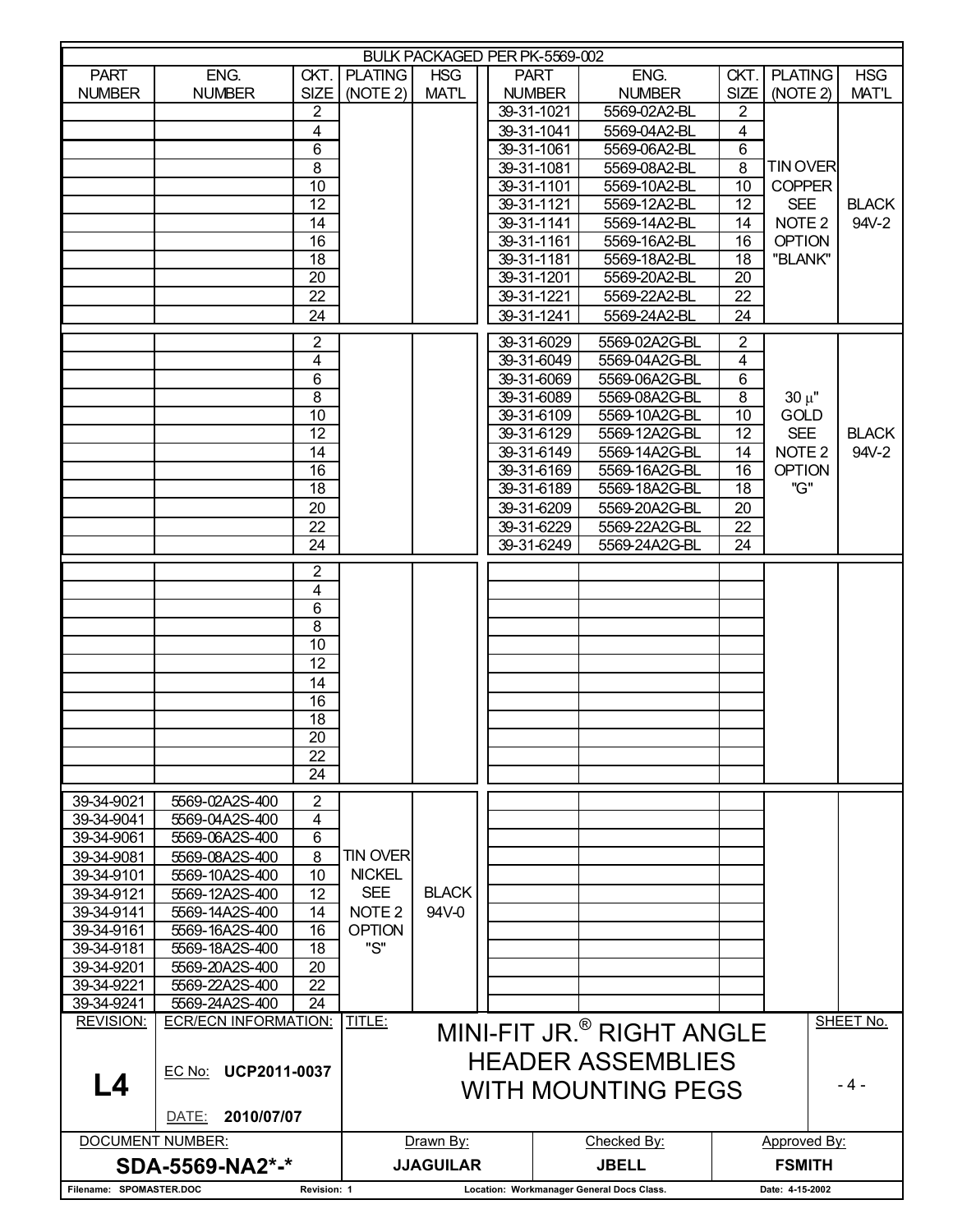| BULK PACKAGED PER PK-5569-002          |                             |  |                     |                  |  |                          |                                           |                 |                                    |              |
|----------------------------------------|-----------------------------|--|---------------------|------------------|--|--------------------------|-------------------------------------------|-----------------|------------------------------------|--------------|
| <b>PART</b>                            | ENG.                        |  | <b>CKT. PLATING</b> | <b>HSG</b>       |  | <b>PART</b>              | ENG.                                      | CKT.            | <b>PLATING</b>                     | <b>HSG</b>   |
| <b>NUMBER</b>                          | <b>NUMBER</b>               |  | SIZE   (NOTE 2)     | <b>MATL</b>      |  | <b>NUMBER</b>            | <b>NUMBER</b>                             | <b>SIZE</b>     | (NOTE 2)                           | MAT'L        |
|                                        |                             |  |                     |                  |  | 39-31-9029               | 5569-02A2S-BL                             | $\overline{2}$  |                                    |              |
|                                        |                             |  |                     |                  |  | 39-31-9049               | 5569-04A2S-BL                             | $\overline{4}$  |                                    |              |
|                                        |                             |  |                     |                  |  | 39-31-9069               | 5569-06A2S-BL                             | 6               |                                    |              |
|                                        |                             |  |                     |                  |  | 39-31-9089               | 5569-08A2S-BL                             | $\overline{8}$  | <b>TIN OVER</b>                    |              |
|                                        |                             |  |                     |                  |  | 39-31-9109               | 5569-10A2S-BL                             | 10              | <b>NICKEL</b>                      |              |
|                                        |                             |  |                     |                  |  | 39-31-9129               | 5569-12A2S-BL                             | 12              | <b>SEE</b>                         | <b>BLACK</b> |
|                                        |                             |  |                     |                  |  | 39-31-9149               | 5569-14A2S-BL                             | 14              | NOTE <sub>2</sub><br><b>OPTION</b> | 94V-2        |
|                                        |                             |  |                     |                  |  | 39-31-9169<br>39-31-9189 | 5569-16A2S-BL<br>5569-18A2S-BL            | 16<br>18        | "S"                                |              |
|                                        |                             |  |                     |                  |  | 39-31-9209               | 5569-20A2S-BL                             | 20              |                                    |              |
|                                        |                             |  |                     |                  |  | 39-31-9229               | 5569-22A2S-BL                             | 22              |                                    |              |
|                                        |                             |  |                     |                  |  | 39-31-9249               | 5569-24A2S-BL                             | 24              |                                    |              |
|                                        |                             |  |                     |                  |  |                          |                                           |                 |                                    |              |
|                                        |                             |  |                     |                  |  |                          |                                           |                 |                                    |              |
|                                        |                             |  |                     |                  |  |                          |                                           |                 |                                    |              |
|                                        |                             |  |                     |                  |  |                          |                                           |                 |                                    |              |
|                                        |                             |  |                     |                  |  |                          |                                           |                 |                                    |              |
|                                        |                             |  |                     |                  |  |                          |                                           |                 |                                    |              |
|                                        |                             |  |                     |                  |  |                          |                                           |                 |                                    |              |
|                                        |                             |  |                     |                  |  |                          |                                           |                 |                                    |              |
|                                        |                             |  |                     |                  |  |                          |                                           |                 |                                    |              |
|                                        |                             |  |                     |                  |  |                          |                                           |                 |                                    |              |
|                                        |                             |  |                     |                  |  |                          |                                           |                 |                                    |              |
|                                        |                             |  |                     |                  |  |                          |                                           |                 |                                    |              |
|                                        |                             |  |                     |                  |  |                          |                                           |                 |                                    |              |
|                                        |                             |  |                     |                  |  |                          |                                           |                 |                                    |              |
|                                        |                             |  |                     |                  |  |                          |                                           |                 |                                    |              |
|                                        |                             |  |                     |                  |  |                          |                                           |                 |                                    |              |
|                                        |                             |  |                     |                  |  |                          |                                           |                 |                                    |              |
|                                        |                             |  |                     |                  |  |                          |                                           |                 |                                    |              |
|                                        |                             |  |                     |                  |  |                          |                                           |                 |                                    |              |
|                                        |                             |  |                     |                  |  |                          |                                           |                 |                                    |              |
|                                        |                             |  |                     |                  |  |                          |                                           |                 |                                    |              |
|                                        |                             |  |                     |                  |  |                          |                                           |                 |                                    |              |
|                                        |                             |  |                     |                  |  |                          |                                           |                 |                                    |              |
|                                        |                             |  |                     |                  |  |                          |                                           |                 |                                    |              |
|                                        |                             |  |                     |                  |  |                          |                                           |                 |                                    |              |
|                                        |                             |  |                     |                  |  |                          |                                           |                 |                                    |              |
|                                        |                             |  |                     |                  |  |                          |                                           |                 |                                    |              |
|                                        |                             |  |                     |                  |  |                          |                                           |                 |                                    |              |
|                                        |                             |  |                     |                  |  |                          |                                           |                 |                                    |              |
|                                        |                             |  |                     |                  |  |                          |                                           |                 |                                    |              |
|                                        |                             |  |                     |                  |  |                          |                                           |                 |                                    |              |
|                                        |                             |  |                     |                  |  |                          |                                           |                 |                                    |              |
|                                        |                             |  |                     |                  |  |                          |                                           |                 |                                    |              |
|                                        |                             |  |                     |                  |  |                          |                                           |                 |                                    |              |
|                                        |                             |  |                     |                  |  |                          |                                           |                 |                                    |              |
| <b>REVISION:</b>                       | <b>ECR/ECN INFORMATION:</b> |  | TITLE:              |                  |  |                          |                                           |                 |                                    | SHEET No.    |
|                                        |                             |  |                     |                  |  |                          | MINI-FIT JR. <sup>®</sup> RIGHT ANGLE     |                 |                                    |              |
|                                        |                             |  |                     |                  |  |                          | <b>HEADER ASSEMBLIES</b>                  |                 |                                    |              |
|                                        |                             |  |                     |                  |  |                          |                                           |                 |                                    |              |
| EC No: UCP2011-0037<br>L4              |                             |  |                     |                  |  |                          | <b>WITH MOUNTING PEGS</b>                 |                 |                                    | $-5-$        |
|                                        | 2010/07/07<br>DATE:         |  |                     |                  |  |                          |                                           |                 |                                    |              |
|                                        |                             |  |                     |                  |  |                          |                                           |                 |                                    |              |
|                                        | DOCUMENT NUMBER:            |  |                     | Drawn By:        |  |                          | Checked By:                               | Approved By:    |                                    |              |
|                                        | SDA-5569-NA2*-*             |  |                     | <b>JJAGUILAR</b> |  |                          | <b>JBELL</b>                              |                 | <b>FSMITH</b>                      |              |
| Filename: SPOMASTER.DOC<br>Revision: 1 |                             |  |                     |                  |  |                          | Location: Workmanager General Docs Class. | Date: 4-15-2002 |                                    |              |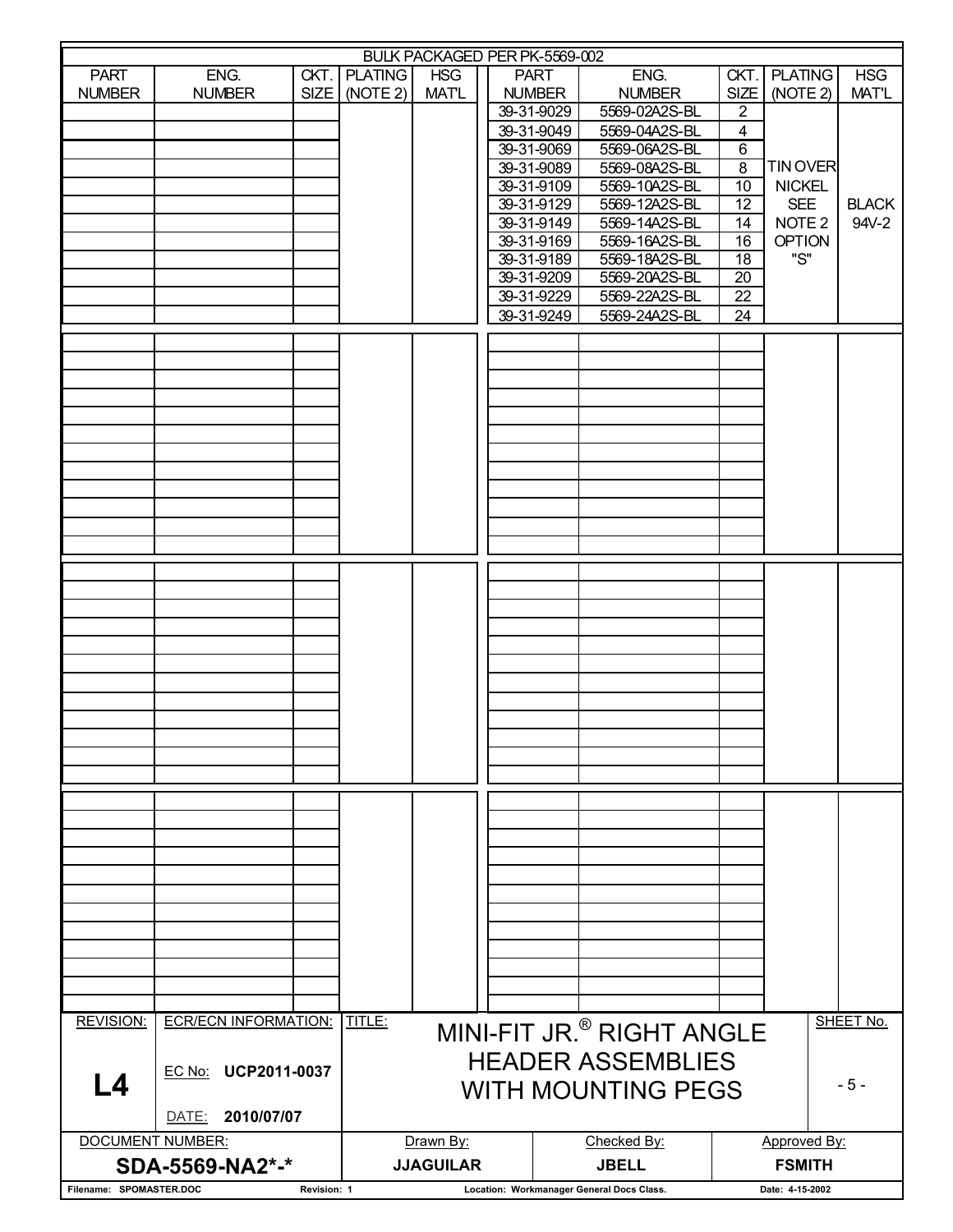| TRAY PACKAGED PER PK-5569-003          |                                                           |                 |                   |                  |               |              |                                           |                   |                     |               |  |  |
|----------------------------------------|-----------------------------------------------------------|-----------------|-------------------|------------------|---------------|--------------|-------------------------------------------|-------------------|---------------------|---------------|--|--|
| <b>PART</b>                            | ENG.                                                      | CKT.            | <b>PLATING</b>    | <b>HSG</b>       | <b>PART</b>   |              | ENG.                                      |                   | <b>CKT. PLATING</b> | <b>HSG</b>    |  |  |
| <b>NUMBER</b>                          | <b>NUMBER</b>                                             | SIZE            | (NOTE 2)          | <b>MAT'L</b>     | <b>NUMBER</b> |              | <b>NUMBER</b>                             | SIZE <sup>1</sup> | (NOTE 2)            | <b>MATL</b>   |  |  |
|                                        |                                                           |                 |                   |                  |               |              |                                           |                   |                     |               |  |  |
|                                        | 26-01-3127 5569-02A2GS2-210-                              | 2               |                   |                  |               |              |                                           | 2                 |                     |               |  |  |
|                                        | 26-01-3128 5569-04A2GS2-210-1                             | 4               |                   |                  |               |              |                                           | 4                 |                     |               |  |  |
|                                        | NOT TOOLED5569-06A2GS2-210-7                              | 6               | $15 \mu$ "        |                  |               |              |                                           | 6                 |                     |               |  |  |
|                                        | NOT TOOLED5569-08A2GS2-210-7                              | 8               | <b>SELECT</b>     |                  |               |              |                                           | 8                 |                     |               |  |  |
|                                        | NOT TOOLED5569-10A2GS2-210-7                              | $\overline{10}$ |                   |                  |               |              |                                           | 10                |                     |               |  |  |
|                                        | NOT TOOLED5569-12A2GS2-210-7                              | 12              | <b>GOLD</b>       |                  |               |              |                                           | 12                |                     |               |  |  |
|                                        | NOT TOOLED5569-14A2GS2-210-7                              | 14              | <b>SEE</b>        | 94V-0            |               |              |                                           | 14                |                     |               |  |  |
|                                        | NOT TOOLED5569-16A2GS2-210-                               | 16              | NOTE <sub>2</sub> |                  |               |              |                                           | 16                |                     |               |  |  |
|                                        | <b>NOT TOOLED5569-18A2GS2-210-</b>                        | 18              | <b>OPTION</b>     |                  |               |              |                                           | 18                |                     |               |  |  |
|                                        |                                                           |                 | "GS2"             |                  |               |              |                                           | $\overline{20}$   |                     |               |  |  |
|                                        | NOT TOOLED5569-20A2GS2-210-1                              | 20              |                   |                  |               |              |                                           |                   |                     |               |  |  |
|                                        | NOT TOOLED5569-22A2GS2-210-                               | 22              |                   |                  |               |              |                                           | 22                |                     |               |  |  |
|                                        | NOT TOOLED5569-24A2GS2-210-                               | 24              |                   |                  |               |              |                                           | 24                |                     |               |  |  |
| 26-01-3141                             | 5569-02A2GS3-T                                            | $\overline{2}$  |                   |                  |               |              |                                           | $\overline{2}$    |                     |               |  |  |
|                                        |                                                           |                 |                   |                  |               |              |                                           |                   |                     |               |  |  |
| 26-01-3142                             | 5569-04A2GS3-T                                            | 4               |                   |                  |               |              |                                           | 4                 |                     |               |  |  |
| 26-01-3143                             | 5569-06A2GS3-T                                            | 6               | $50 \mu"$         |                  |               |              |                                           | 6                 |                     |               |  |  |
| 26-01-3144                             | 5569-08A2GS3-T                                            | 8               | <b>SELECT</b>     |                  |               |              |                                           | $\overline{8}$    |                     |               |  |  |
| NOT TOOLED                             | 5569-10A2GS3-T                                            | 10              | <b>GOLD</b>       |                  |               |              |                                           | 10                |                     |               |  |  |
| <b>NOT TOOLED</b>                      | 5569-12A2GS3-T                                            | 12              | <b>SEE</b>        | $94V-2$          |               |              |                                           | $\overline{12}$   |                     |               |  |  |
| NOT TOOLED                             | 5569-14A2GS3-T                                            | 14              |                   |                  |               |              |                                           | $\overline{14}$   |                     |               |  |  |
| 26-01-3148                             | 5569-16A2GS3-T                                            | 16              | NOTE <sub>2</sub> |                  |               |              |                                           | 16                |                     |               |  |  |
| <b>NOT TOOLED</b>                      | 5569-18A2GS3-T                                            | 18              | <b>OPTION</b>     |                  |               |              |                                           | 18                |                     |               |  |  |
| NOT TOOLED                             | 5569-20A2GS3-T                                            | 20              | "GS3"             |                  |               |              |                                           | 20                |                     |               |  |  |
| <b>NOT TOOLED</b>                      | 5569-22A2GS3-T                                            | 22              |                   |                  |               |              |                                           | 22                |                     |               |  |  |
| NOT TOOLED                             | 5569-24A2GS3-T                                            | 24              |                   |                  |               |              |                                           | 24                |                     |               |  |  |
|                                        |                                                           |                 |                   |                  |               |              |                                           |                   |                     |               |  |  |
| 46999-0001                             | 5569-02A2S-BL-T                                           | $\overline{2}$  |                   |                  |               |              |                                           | $\overline{2}$    |                     |               |  |  |
| 46999-0002                             | 5569-04A2S-BL-T                                           | 4               |                   |                  |               |              |                                           | 4                 |                     |               |  |  |
| 46999-0003                             | 5569-06A2S-BL-T                                           | 6               |                   |                  |               |              |                                           | 6                 |                     |               |  |  |
| 46999-0004                             | 5569-08A2S-BL-T                                           | 8               | <b>TINOVER</b>    |                  |               |              |                                           | 8                 |                     |               |  |  |
| 46999-0005                             | 5569-10A2S-BL-T                                           | 10              | <b>NICKEL</b>     |                  |               |              |                                           | 10                |                     |               |  |  |
| 46999-0006                             | 5569-12A2S-BL-T                                           | 12              | <b>SEE</b>        | <b>BLACK</b>     |               |              |                                           | 12                |                     |               |  |  |
| 46999-0007                             | 5569-14A2S-BL-T                                           | 14              | NOTE <sub>2</sub> | 94V-2            |               |              |                                           | 14                |                     |               |  |  |
| 46999-0008                             | 5569-16A2S-BL-T                                           | 16              | <b>OPTION</b>     |                  |               |              |                                           | 16                |                     |               |  |  |
| 46999-0009                             | 5569-18A2S-BL-T                                           | 18              | "S"               |                  |               |              |                                           | 18                |                     |               |  |  |
| 46999-0010                             | 5569-20A2S-BL-T                                           | 20              |                   |                  |               |              |                                           | 20                |                     |               |  |  |
|                                        |                                                           |                 |                   |                  |               |              |                                           |                   |                     |               |  |  |
| 46999-0011                             | 5569-22A2S-BL-T                                           | 22              |                   |                  |               |              |                                           | 22                |                     |               |  |  |
| 46999-0012                             | 5569-24A2S-BL-T                                           | 24              |                   |                  |               |              |                                           | $\overline{24}$   |                     |               |  |  |
| 46999-0013                             | 5569-02A2S-400-T                                          | $\overline{2}$  |                   |                  |               |              |                                           | 2                 |                     |               |  |  |
| 46999-0014                             | 5569-04A2S-400-T                                          | 4               |                   |                  |               |              |                                           | 4                 |                     |               |  |  |
| 46999-0015                             | 5569-06A2S-400-T                                          | 6               |                   |                  |               |              |                                           | 6                 |                     |               |  |  |
| 46999-0016                             | 5569-08A2S-400-T                                          | 8               | <b>TINOVER</b>    |                  |               |              |                                           | 8                 |                     |               |  |  |
| 46999-0017                             | 5569-10A2S-400-T                                          | 10              | <b>NICKEL</b>     |                  |               |              |                                           | 10                |                     |               |  |  |
| 46999-0018                             | 5569-12A2S-400-T                                          | 12              | <b>SEE</b>        | <b>BLACK</b>     |               |              |                                           | $\overline{12}$   |                     |               |  |  |
| 46999-0019                             | 5569-14A2S-400-T                                          | 14              | NOTE <sub>2</sub> | 94V-0            |               |              |                                           | $\overline{14}$   |                     |               |  |  |
| 46999-0020                             |                                                           | 16              | <b>OPTION</b>     |                  |               |              |                                           | 16                |                     |               |  |  |
|                                        | 5569-16A2S-400-T                                          | 18              | "S"               |                  |               |              |                                           |                   |                     |               |  |  |
| 46999-0021                             | 5569-18A2S-400-T                                          |                 |                   |                  |               |              |                                           | 18                |                     |               |  |  |
| 46999-0022                             | 5569-20A2S-400-T                                          | 20              |                   |                  |               |              |                                           | $\overline{20}$   |                     |               |  |  |
| 46999-0023                             | 5569-22A2S-400-T                                          | 22              |                   |                  |               |              |                                           | 22                |                     |               |  |  |
| 46999-0024                             | 5569-24A2S-400-T                                          | 24              |                   |                  |               |              |                                           | $\overline{24}$   |                     |               |  |  |
| <b>REVISION:</b>                       | <b>ECR/ECN INFORMATION:</b>                               |                 | TITLE:            |                  |               |              | MINI-FIT JR. <sup>®</sup> RIGHT ANGLE     |                   |                     | SHEET No.     |  |  |
|                                        |                                                           |                 |                   |                  |               |              |                                           |                   |                     |               |  |  |
|                                        |                                                           |                 |                   |                  |               |              | <b>HEADER ASSEMBLIES</b>                  |                   |                     |               |  |  |
| L4                                     | EC No: UCP2011-0037<br>$-6-$<br><b>WITH MOUNTING PEGS</b> |                 |                   |                  |               |              |                                           |                   |                     |               |  |  |
|                                        |                                                           |                 |                   |                  |               |              |                                           |                   |                     |               |  |  |
|                                        | 2010/07/07<br>DATE:                                       |                 |                   |                  |               |              |                                           |                   |                     |               |  |  |
|                                        |                                                           |                 |                   |                  |               |              |                                           |                   |                     |               |  |  |
|                                        | <b>DOCUMENT NUMBER:</b>                                   |                 |                   | Drawn By:        |               |              | Checked By:                               |                   |                     | Approved By:  |  |  |
|                                        | SDA-5569-NA2*-*                                           |                 |                   | <b>JJAGUILAR</b> |               | <b>JBELL</b> |                                           |                   |                     | <b>FSMITH</b> |  |  |
| Filename: SPOMASTER.DOC<br>Revision: 1 |                                                           |                 |                   |                  |               |              | Location: Workmanager General Docs Class. |                   | Date: 4-15-2002     |               |  |  |